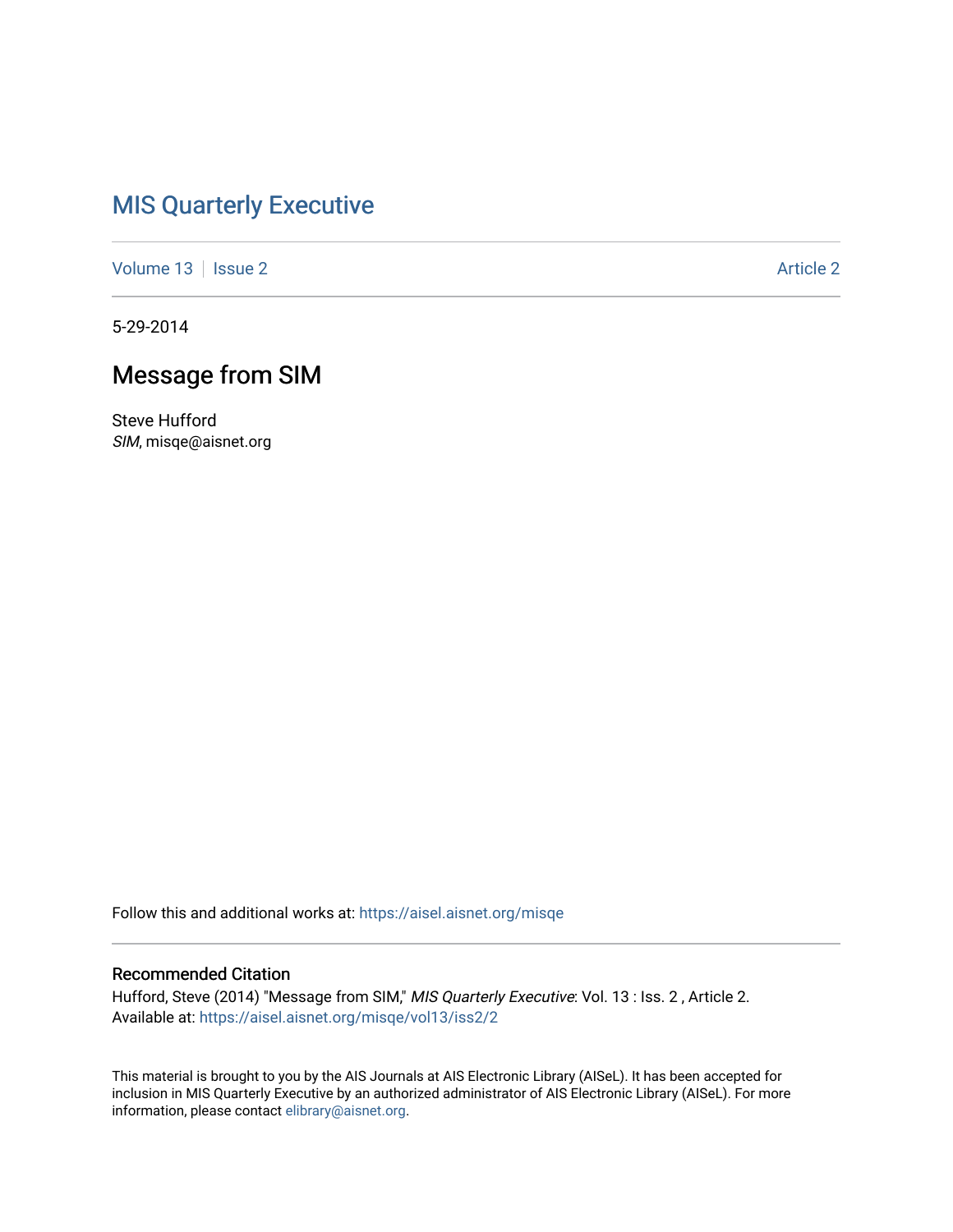# Message From SIM

This issue of *MISQE* addresses a number of innovative IT management challenges, including the Shared Services approach, social media, collaborative work practices, and agile software development projects. *MISQE* research seeks to propose frameworks and concepts that will enable practitioners to understand best practices and lessons learned with respect to these innovative applications of information technology. Research that impacts practice can be of value to both academic professionals and IT industry leaders.

In their paper, "Embracing System Complexity in a Shared Service Center Collaboration," Tomasino, Fedorowicz, Williams, Gentner, and Hughes provide a case study of how a local government developed a criminal justice court and case management system as a shared service. Using this case, the authors describe how shared services supporting multiple functional areas can be effectively managed.

Agile software development is an emerging methodology which promises to facilitate the development of software that meets the evolving needs of end-users. Customer representatives play a key role in defining requirements for agile development. Based upon interviews with customer representatives, authors Sabine Matook and Likoebe Maruping propose a model with competencies which are grouped into three areas. These three areas include Business, Socio-Relational, and Systems. IT leaders can use this model to communicate, educate, and train participants in the agile development process.

Social media continues to be a significant challenge and opportunity. In their article,<br>"Generating Capital from Social Media," Capital from Social Media," Mandviwalla and Watson provide a roadmap for understanding social media strategy. They describe four tactics, including Listening and Branding, Mining and Deciding, Conversing and Sharing, and Co-creating and Innovating.

Collaboration Engineering enables<br>organizations to streamline collaborative to streamline collaborative work practices. In the article entitled, "Two Case Studies of Achieving Repeatable Team Performance through Collaboration Engineering," Gert-Jan de Vreede describes two pilot collaboration engineering projects. In both projects, participants found collaborative work to be more effective than traditional work. The article provides insight into how to deploy collaboration engineering successfully.

### Highlights from SIM

Each year, the Society for Information Management recognizes research describing IT initiatives that drive measurable results. If you have researched an important and successful ITrelated business initiative, the SIM 2014 Paper Competition Committee invites you to submit an abstract and a paper describing this initiative. Winning papers will be a collaboration between academics and practitioners. Since SIM's focus is toward executive management, the work should describe an initiative of interest to senior IS executives.

Recognition will be given to up to two papers at SIMposium 2014 in Denver and all winning papers will be featured on SIMnet. All winning papers will also be considered for publication in *MIS Quarterly Executive*. Papers will be due August 1, 2014. Please submit an abstract in advance to SIM VP for Academic Affairs, Mary Sumner [\(msumner@siue.edu](mailto:msumner@siue.edu)) and to Paper Competition Coordinator, Butler Cooper [\(bcooper@simnet.org](mailto:bcooper@simnet.org)). Evaluation criteria will include:

**Innovation**: Are any new strategies and/or approaches described? Do they add to leading practices?

**Impact**: Does the paper address the real problem? Is the problem solved or diminished? Is it a managerial (not technical) issue? Is a significant part of the organization impacted? What performance measures reflect success? Do principles exist that could enhance that body of information management knowledge?<br> **Implementation**: Is the

**Implementation**: Is the innovation operational? What is the breadth of the implementation? Does the organization plan to extend the innovation?

**Re-applicability**: Is the approach applicable to others? Can knowledge be transferred to others?

**Appeal and Readability**: Is there broad interest in the problem across industries and cultures? Will the paper appeal to SIM membership? Is the paper brief, clear, and to the point? Is the paper written with empathy for the reader?